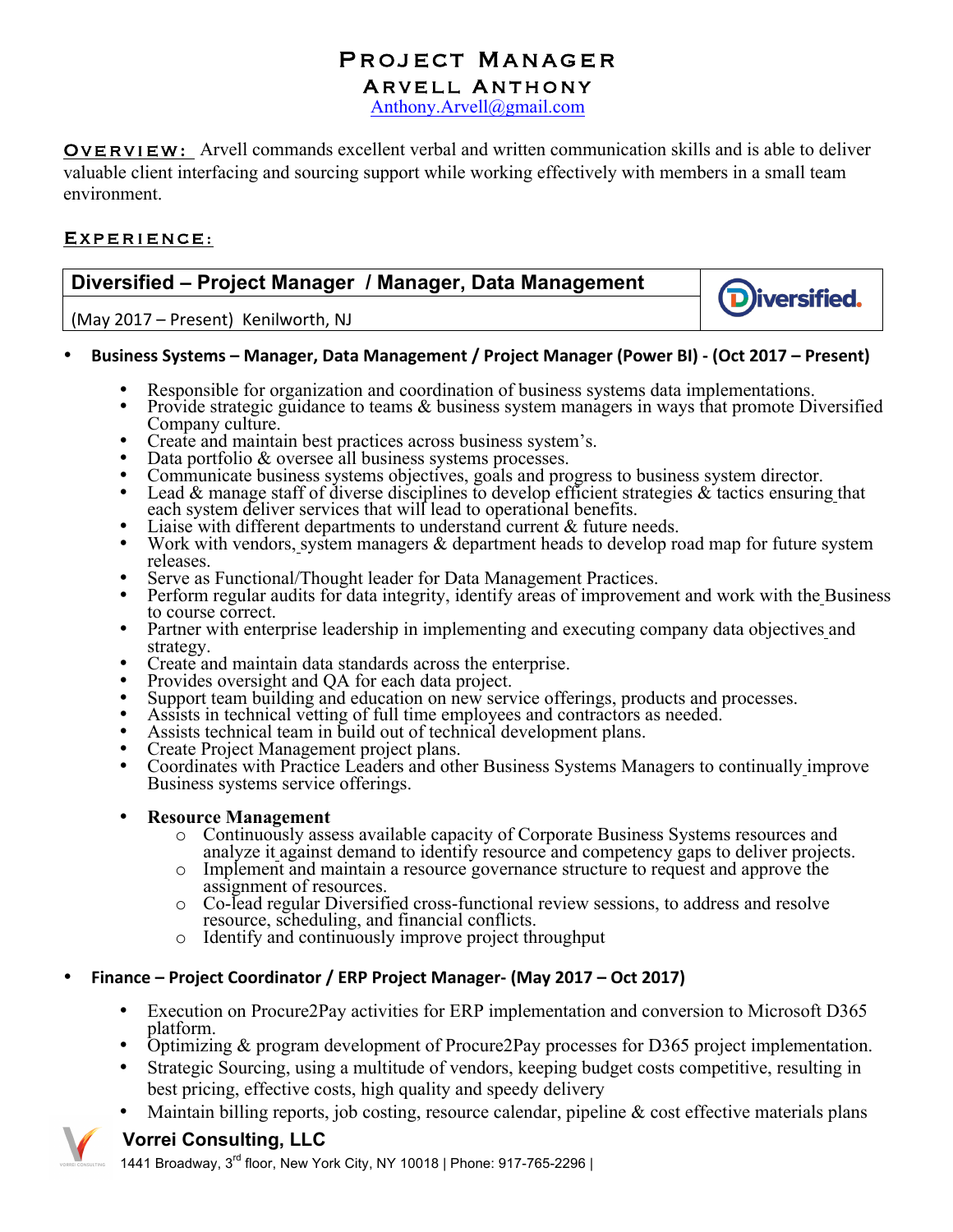#### **Gilead Sciences – IT & RD Strategic Sourcing Consultant**





As apart of a Sourcing COE (Center of Excellence) initiative**,** SciQuest is an online web application, used as a channel strategy procurement consolidation tool, integrated with Gilead's Oracle EBS (RS12) system, used to procure lab supplies and small equipment. I was accountable for the successful initiation, planning, execution, monitoring, controlling and closure of project phases, which resulted in:

GILEAD

- o Increase in User Adoption from 15% to 42%
- o Increased Channel Utilization spend by 33%

- My responsibilities were:<br>• Act as SME for Strategic Sourcing
	- Planning, estimating, Demand Management and scenario analysis of R&D Sourcing's SciQuest Initiative
	- Execution on R&D Sourcing's SciQuest web application expansion (including tool administration, price list updates, supplier catalog add/remove/changes, and end-user communications)
	-
	- Optimizing program development processes for R&D Sourcing's SciQuest Initiative.<br>• Support R&D SciQuest data and KPI spend analytics requirements for monthly user adoption & channel utilization reporting.

#### • **R&D Sourcing – Strategic Sourcing (Feb 2015 – Feb 2017)**

- Acted as the key Procurement point of contact for the R&D Team supporting assigned development, pre-clinical and clinical programs.
- Project team leader for all Procurement activities required in support of the respective programs including program-level contracting and execution of study-level contracts for the Contract Research Organization (CRO) relationships across the Clinical Development space.<br>Executed defined activities within R&D Sourcing's Clinical Virology
- 
- Coordinated and conducted ongoing review meetings with key external partners and internal stakeholders.
- Lead for R&D Sourcing's Lab supplies & Equipment category, facilitating pricing negotiations and pricing agreements for high spend suppliers.
- Supported the R&D study team's supplier planning activities and acted as lead in key vendor engagements.
- Draft RFIs/RFPs, conduct supplier evaluations, and drive the sourcing/contracting process. This
- includes on-going maintenance of the contracts (i.e. MSAs, change orders). • Consulted stakeholders on potential cost savings opportunities, collaboratively develop cost savings initiatives and provide on-going tracking/reporting.
- Executed and supported R&D Sourcing completion of defined contract administration activities for consolidation into the Contract Management System (CMS)
- **IT Sourcing – Strategic Sourcing - (Oct 2015 – Feb 2017)**
	- Management of Gilead's IT maintenance renewal landscape, providing strategic sourcing
	- Management of IT Sourcing's VMO portfolio of dozens of supplier contracts for onshore and offshore staffing contractors, change orders, professional services, & HW/SW requests.
	- Support of IT Sourcing and Strategic Sourcing data and spend analytics requirements